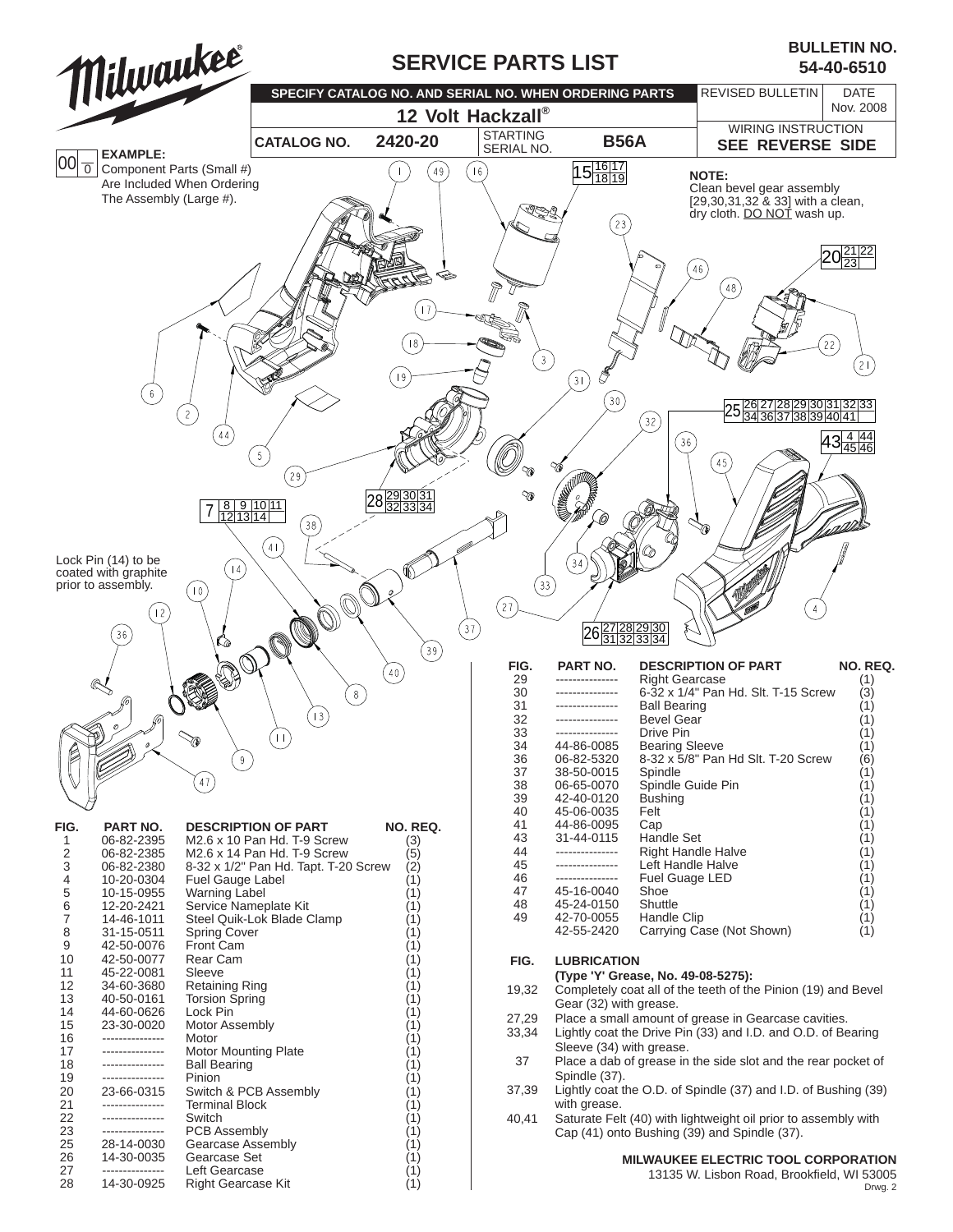## **Disassembly**

#### 3-15-25-36

Motor assembly [15] can be easily remove from gearcase assembly [25] by removing screws [3] and loosening two screws [36] from the motor ball bearing [18] area of gearbox [25]

#### 5 - 43

Before separating housing set [43] carefully cut thru the center of warning label [5] following the seam of the housing halves

### **Reassembly**

# 15 - 17 -25

When reinstalling motor assembly [15] into gearcase assembly [25] make sure alignment pin side of motor mounting plate [17] faces top of Gearcase assembly [25] (Fig. A)

## 29 -38

Press spindle guide pin [38] flush to outside casting of right gearcase [29]

#### 20 - 23 - 45

When reassembling switch assembly [20 / 23] into left motor housing half [45], place LED into housing first then position LED wiring into housing wire traps as shown in (Fig. B)

#### 23 - 45 - 48

For proper back and forth movement of shuttle [48] PCB [23] must be inserted into left housing half [45] support slots as shown in (Fig. C)